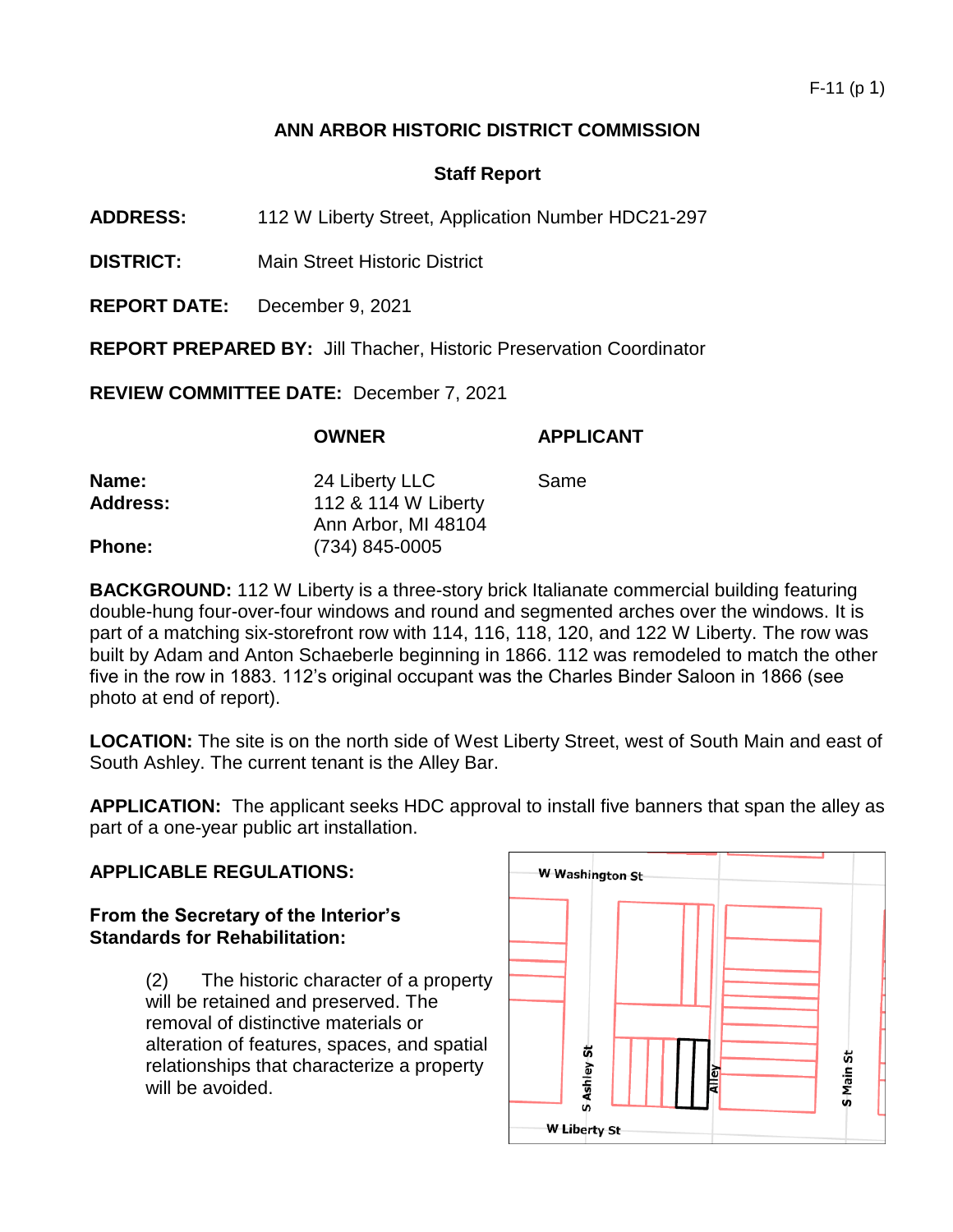(10) New additions and adjacent or related new construction will be undertaken in such a manner that, if removed in the future, the essential form and integrity of the historic property will be unimpaired.

## **From the Secretary of the Interior's Guidelines for Rehabilitating Historic Buildings:**

## **Building Site**

*Recommended:* Designing new exterior additions to historic buildings or adjacent new construction which is compatible with the historic character of the site and which preserve the historic relationship between a building or buildings, landscape features, and open space.

*Not Recommended:* Introducing new construction onto the building site which is visually incompatible in terms of size, scale, design, materials, color and texture or which destroys historic relationships on the site.

#### **Masonry**

*Recommended:* Identifying, retaining, and preserving masonry features that are important in defining the overall historic character of the building such as walls, brackets, railings, cornices, window architraves, door pediments, steps, and columns; and details such as tooling and bonding patterns, coatings, and color.

*Not Recommended:* Removing or radically changing masonry features which are important in defining the overall historic character of the building so that, as a result, the character is diminished.

Applying paint or other coatings such as stucco to masonry that has been historically unpainted or uncoated to create a new appearance.

## **From the Ann Arbor Historic District Design Guidelines:**

## **Signs**

*Appropriate:* Attaching signage through masonry joints, not masonry units, or through materials that can be easily repaired, such as wood, when the signage is removed.

## **STAFF FINDINGS:**

1. This application is for a public art installation on the east wall of 112 West Liberty and on the floor in the adjoining alley. The wall installation consists of approximately 85 twofoot-long painted aluminum bars affixed to the wall with an integrated bracket mounted with two anchors. Each bar weighs 1 lb 6 oz. The brick wall behind the bars would be painted. On the alley floor, the pavement and part of the sidewalk would be painted and foil-based decals applied to the pavement. Signatures were provided from the 112 West Liberty property owner and the City of Ann Arbor, which owns the alley.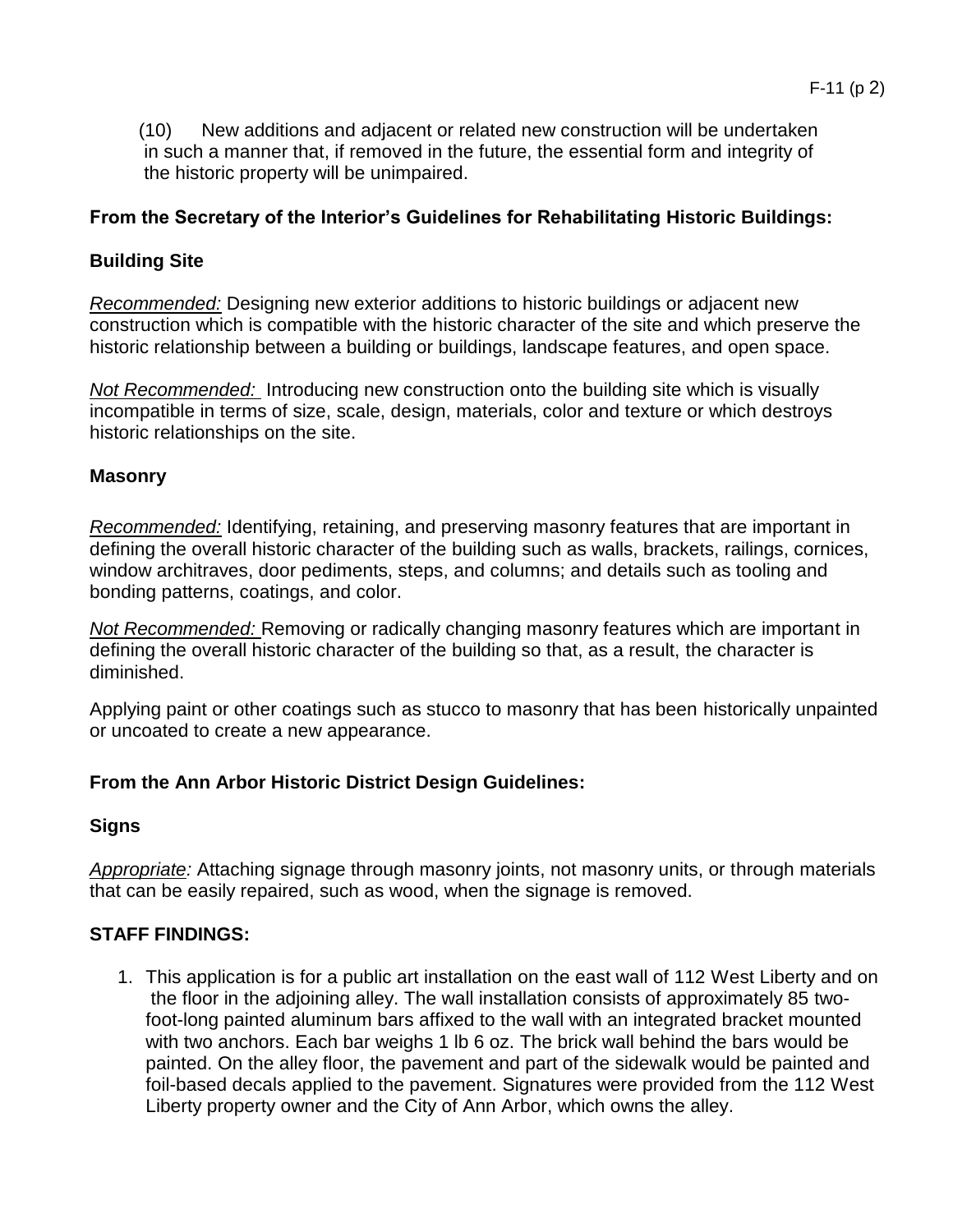- 2. This wall was damaged by a previous mural installation that drilled through bricks and mortar joints to mount six large panels. It has not been repaired since the mural was removed. There are numerous holes in both the bricks and the mortar, and a number of bricks in the project area are in poor condition. The lower of the two windows closest to West Liberty has a broken pane of glass that needs to be replaced.
- 3. The area of paint is specified on the drawings. This wall has paint on it, but it is not even or consistent and much of it appears to be in response to graffiti. The Historic District Commission will need to determine whether it is appropriate to paint the brick wall. It would not be appropriate to paint over the sills or the window glazing. If painting the masonry units is allowed, the wall should at a minimum be repointed before being painted so the paint doesn't hide existing problems.
- 4. This alley is notorious for wall damage (visible in photos) caused by turning trucks. The colorful bars must be installed in such a way that if pulled off the wall by trucks or other vehicles, the anchors will not harm the brick.
- 5. There is a document in the application called Masonry Notes that says:

Due to the irregularity in dimensions of the hand-pressed bricks and hand-laid masonry construction, the mortar joints between bricks range from ¼" to 5/8" wide. Therefore, anchoring within the mortar joints may cause more damage to the brick wall than anchoring through the brickwork. Attempting to drill into thin mortar joints may cause damage to the edge conditions of the brickwork surrounding the drilling, while anchoring through the center of a face brick should not cause as much damage to the brick. When the anchors are removed, the center of the bricks can be easily patched with a mortar that can be tinted to blend into the surrounding masonry. We recommend that the contractor test the installation process of the anchors to determine which installation process will not harm the historic character and material of the walls. This can be completed during the anchor load testing (see note 3).

Proposing to drill through brick is not preserving masonry and not appropriate. If the mortar joints are too small, uneven, or otherwise unsuitable for this proposed project, or if the edges of bricks are endangered by the work, the project should not be installed.

6. Staff believes the work is inappropriate based on the proposed method of installing the steel brackets and should be denied. The Masonry Notes are clear that installing anchors in the masonry joints would likely damage the bricks; therefore, staff has not conditioned the motion on installation only in masonry joints.

**POSSIBLE MOTION:** (Note that the motion supports staff findings and is only a suggestion. The Review Committee, consisting of staff and at least two Commissioners, will meet with the applicant on site and then make a recommendation at the meeting.)

I move that the Commission issue a certificate of appropriateness for the application at 112 West Liberty Street, a contributing property in the Main Street Historic District, to paint a portion of the west elevation and install approximately eighty-five aluminum bars mounted in mortar joints or masonry units, as proposed. The work is compatible in exterior design, arrangement, texture, material and relationship to the rest of the building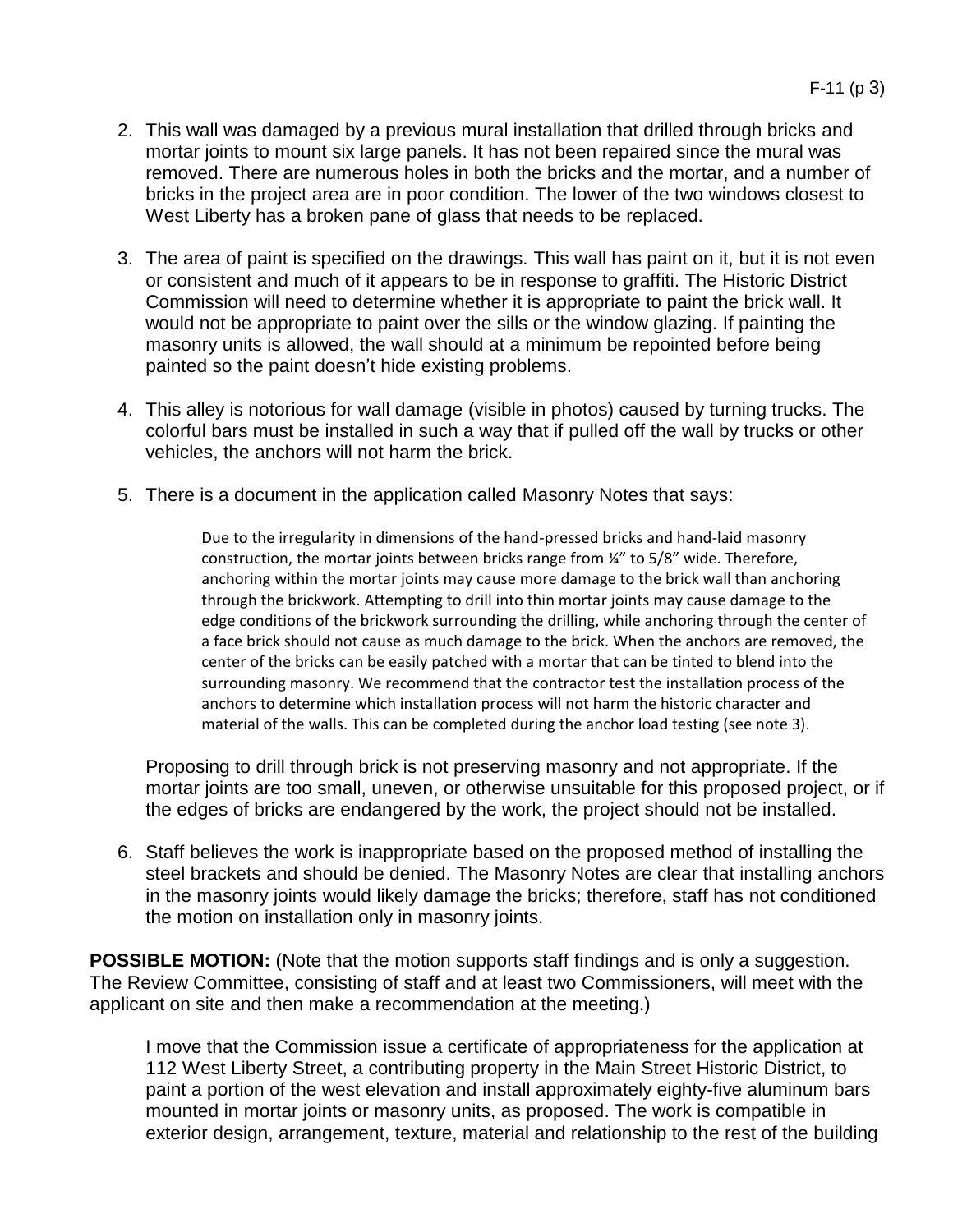and the surrounding area and meets *The Secretary of the Interior's Standards for Rehabilitation* and *Guidelines for Rehabilitating Historic Buildings,* in particular standards 2 and 10, and the guidelines for building sites and masonry, and the *Ann Arbor Historic District Design Guidelines*.

# **ATTACHMENTS:** application, project information

112 W Liberty (2020 Google Streetview

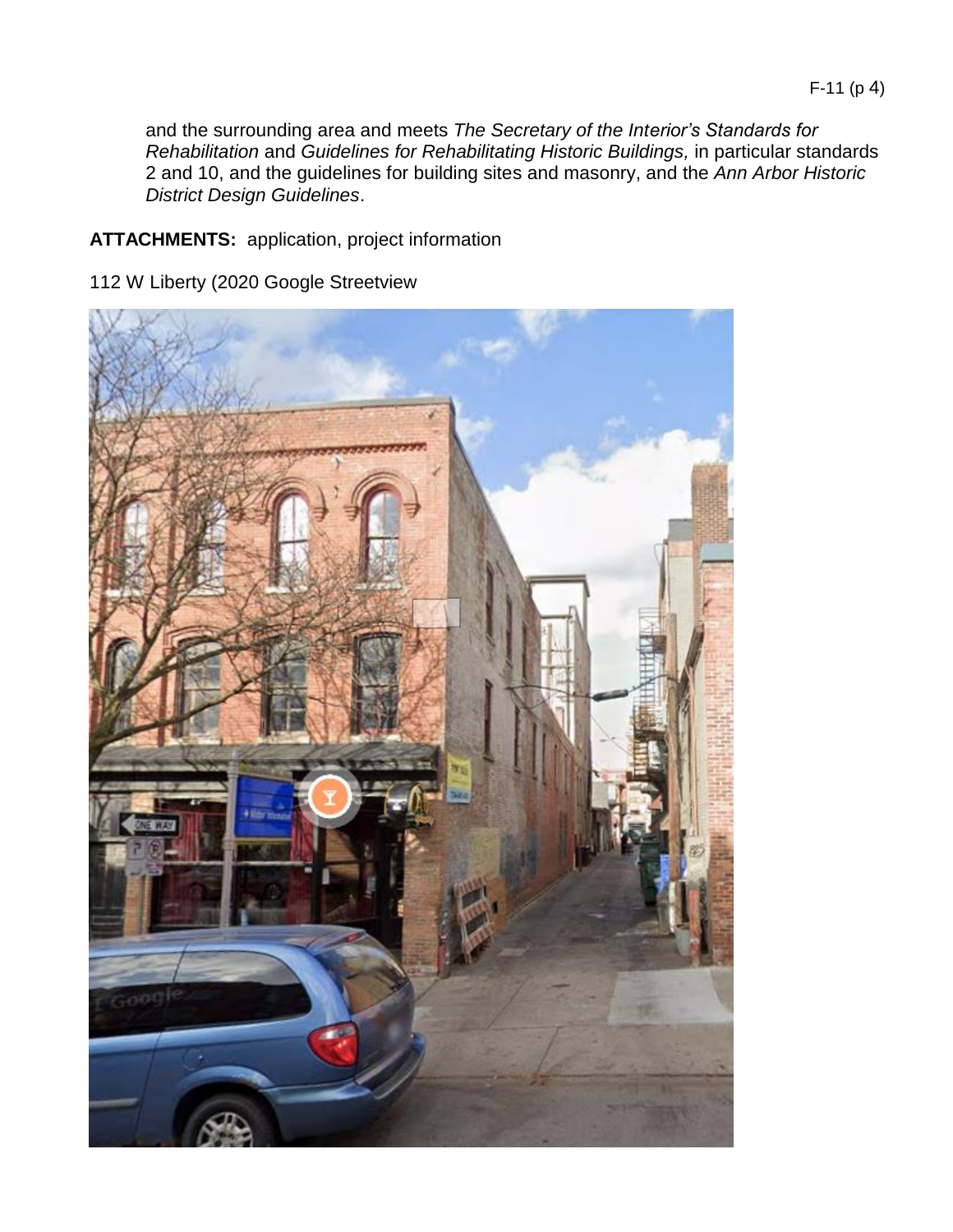F-11 (p 5)



112 W Liberty, c.1880 (courtesy AADL Old News)